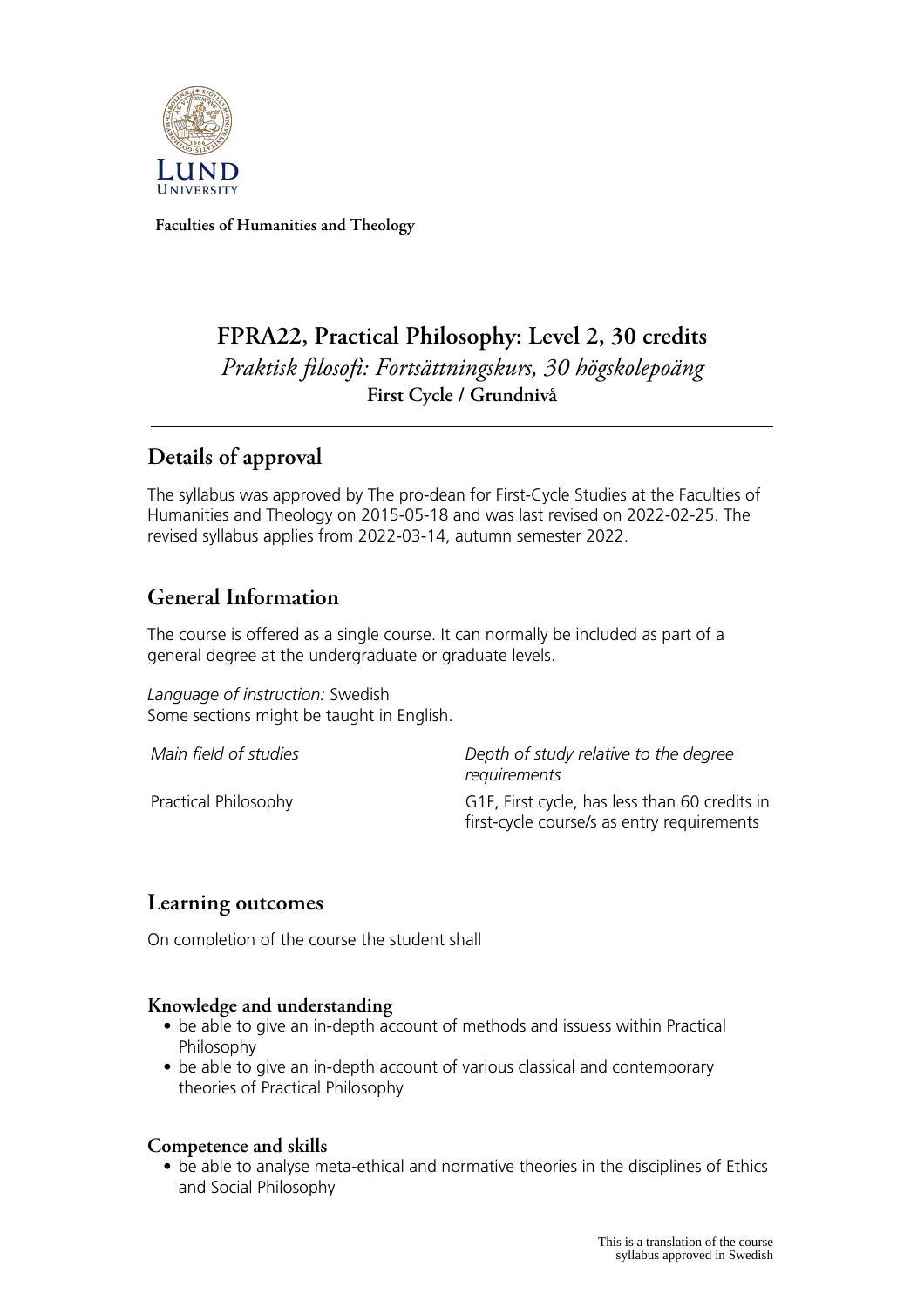- be able to analyse philosophical problems autonomously
- be able to place various meta-ethical and normative theories in a broad theoretical context
- be able to write and orally defend his/her own short written assignment, in accordance with the working methods of Practical Philosophy, and with a specific deadline.

#### **Judgement and approach**

- be able to argue in an analytical manner and take a position on key social issues, including issues of gender, the allocation of resources, cultural diversity and human rights,
- be able to formulate relevant criticism of individual arguments or complete theories,
- be able to evaluate normative standpoints and take a position on the informative, metaphysical and semantic assumptions on which these standpoints are based,
- demonstrate insight into the role of knowledge in society and the responsibility of the individual for how it is used.

#### **Course content**

The course gives students a deeper understanding of the central areas of practical philosophy: normative ethics, meta-ethics and political philosophy. Throughout the course aims to clarify the fundamental role of norms and values within these and other areas, both on an individual and societal level. The focus is on enabling students to increase their understanding of what is distinctive about this type of issues. The course also contains a themed sub-course, devoted to a special study of some issue in practical philosophy, usually tied to the instructor's own research. In addition, there is an essay subcourse, including oral opposition and defense, developing students' ability to argue philosophically as well as their ability to express themselves philosopically, orally and in writing.

The course contains the following subcourses:

- 1. Advanced Ethics, 7,5 credits
- 2. Classical Works in Ethics, 6, credits
- 3. Modern Political Philosophy, 6 credits
- 4. Paper, 4,5 credits
- 5. Theme Course, 6 credits

## **Course design**

Teaching consists of lectures, group exercises, individual tutoring and a compulsory seminar in module 3.

The seminar can be replaced with a written assignment.

#### **Assessment**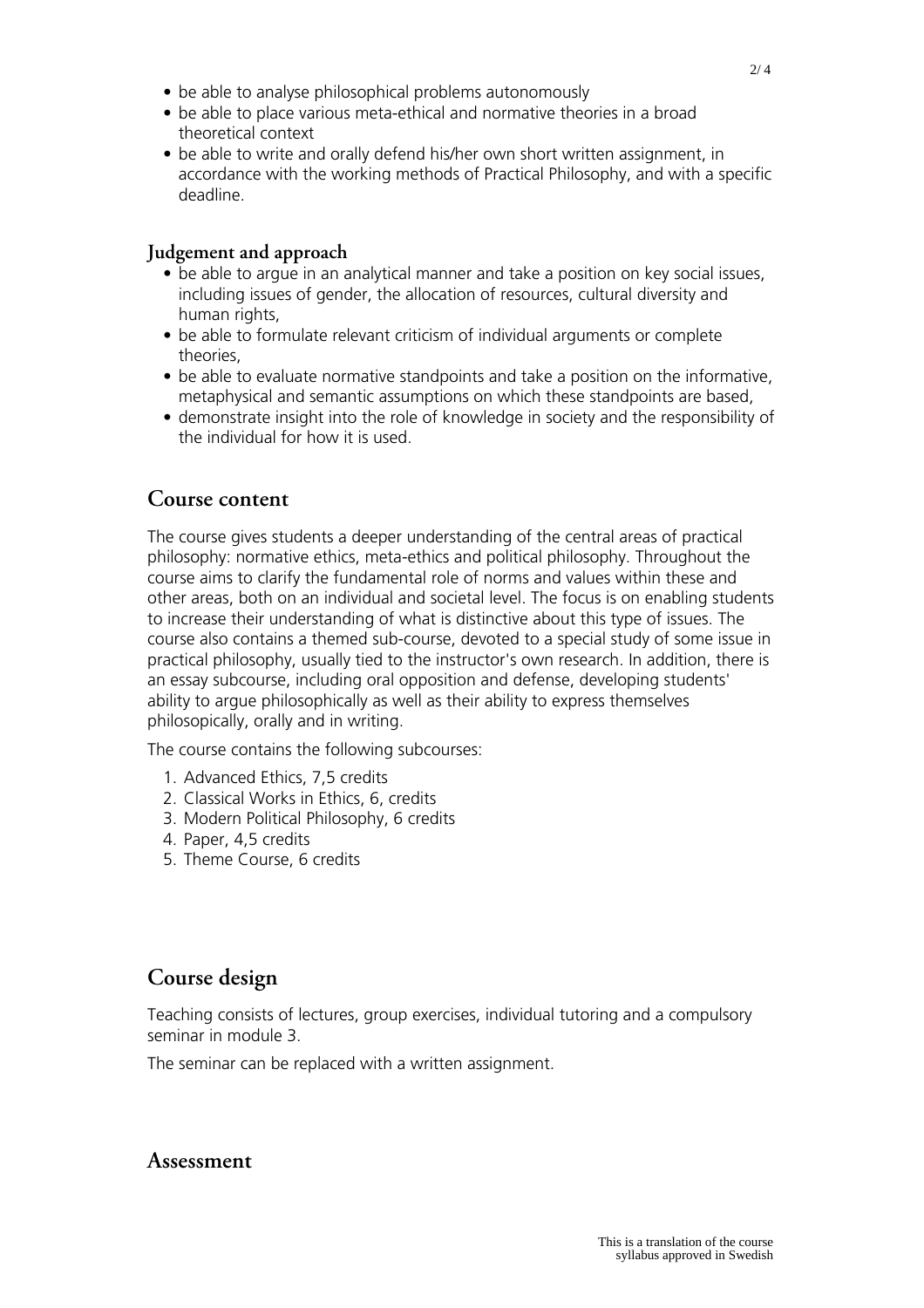Subcourse 1: examination by invigilated exam

Subcourse 2: examination by invigilated exam

Subcourse 3: examination by a written assignment

Subcours 4: examination by a paper and a seminar

Subcourse 5: examination generally by written assignments or take-home exam, depending on course content (which varies from term to term). An invigilated exam is used if the course is of a technical character.

The examiner, in consultation with Disability Support Services, may deviate from the regular form of examination in order to provide a permanently disabled student with a form of examination equivalent to that of a student without a disability.

*Subcourses that are part of this course can be found in an appendix at the end of this document.*

#### **Grades**

Marking scale: Fail, E, D, C, B, A.

The overall course grade is determined as follows:

(1) Each letter grader corresponds to a numerical grade: 5 to A, 4 to B, 3 to C, 2 to B,  $1$  to  $F$ 

and 0 to U.

(2) The numerical grade for each subcourse is multiplied with the number of credits in that subcourse.

(3) The products are summed and the sum divided by 30 (=the total number of credits in the course).

(4) This weighted average determines the overall course grade. x=4,50-5,00 yields the grade A;  $x=3,50-4,49$  yields the grade B;  $x=2,50-3,49$  yields the grade C;  $x=1,50-2,49$ gyields the grade D;  $x=0-1,49$  yields the grade E.

#### **Entry requirements**

To be eligible for the course requires the successful completion of FPRA12, or the equivalent.

### **Further information**

- 1. The course replaces FPRA21.
- 2. The credits allocated for course content that in whole or in part is commensurate with another course can only be credited once for a degree. For further details see the current registration information and other relevant documentation.